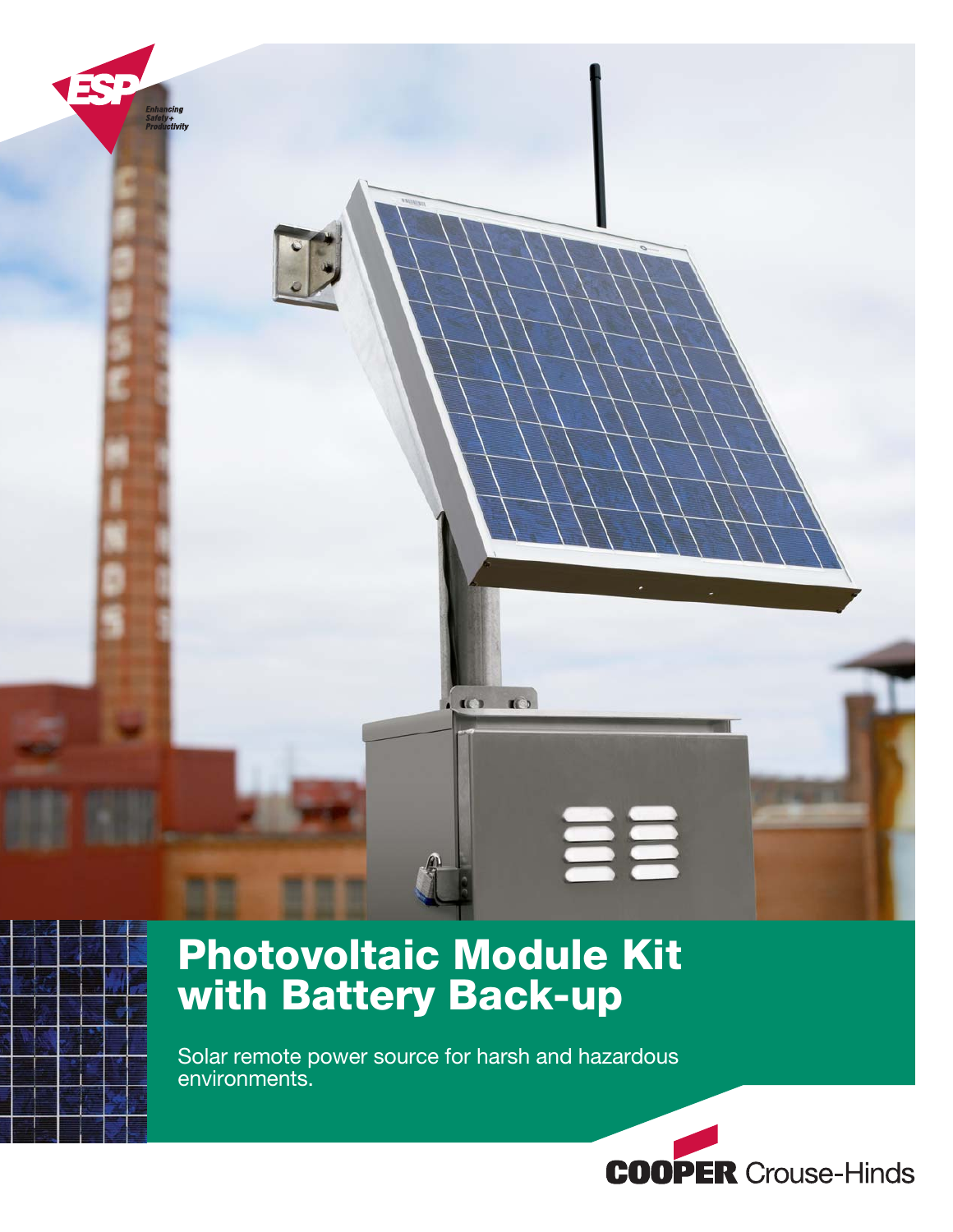### **The problem that never happens. That's the goal behind ESP - smarter, more powerful solutions enhancing safety and productivity in your world.**

For years, solar panels have enabled users to power instrumentation and equipment in remote applications. Today, this technology is being coupled with Cooper Crouse-Hinds® Wireless Solutions so you can monitor and control processes or equipment without making a significant investment in power infrastructure.

Imagine the possibility of acquiring the information you need wirelessly after spending a few hours to install these kits in the field. Not only will you eliminate weeks of work to install power, you will also enhance your ability to monitor each location while minimizing maintenance costs.

Our systems have been tailored to power your wireless needs in any location across the globe. However, these systems can be used for remote power needs for non-wireless applications as well.

### **Solar panels are a perfect example of Cooper Crouse-Hinds innovation.**

Cooper Crouse-Hinds solar kits provide reliable power in remote applications, eliminating expensive utility power investments. These systems are pre-wired per the National Electrical Code (NEC®) and Canadian Electrical Code (CEC®) to minimize installation time and wiring errors. Solar kits are installed in weatherproof enclosures to withstand harsh weather conditions (such as rain, dust, ice, etc.) and high wind loads.

Pre-configured systems can be selected to minimize purchasing and specification efforts, and

they are constructed from quality components to maximize reliability and system life.





Photo courtesy of BP Solar.

## **Solar Panel Benefits**

### **Enhance safety and productivity**

- Supply power to monitor remote assets and their locations to improve emergency response time and eliminate time-consuming, on-site inspection
- Solar power is a mature technology which has been used for over 30 years in many applications requiring safe/reliable power sources

### **Reduce operation and labor costs**

- Eliminate the need for conduit, cables, cable tray, and the necessary infrastructure involved in developing grid power in remote applications
- Pre-wired kits allow for quick installation by any qualified electrician
- Long, maintenance-free battery life (4 6 years) eliminates the need for frequent battery replacement

### **Reliable performance in any environment**

- Recommended temperature range: -30ºC to 50ºC (consult factory for more extreme temperatures)
- Class I, Division 2 assemblies available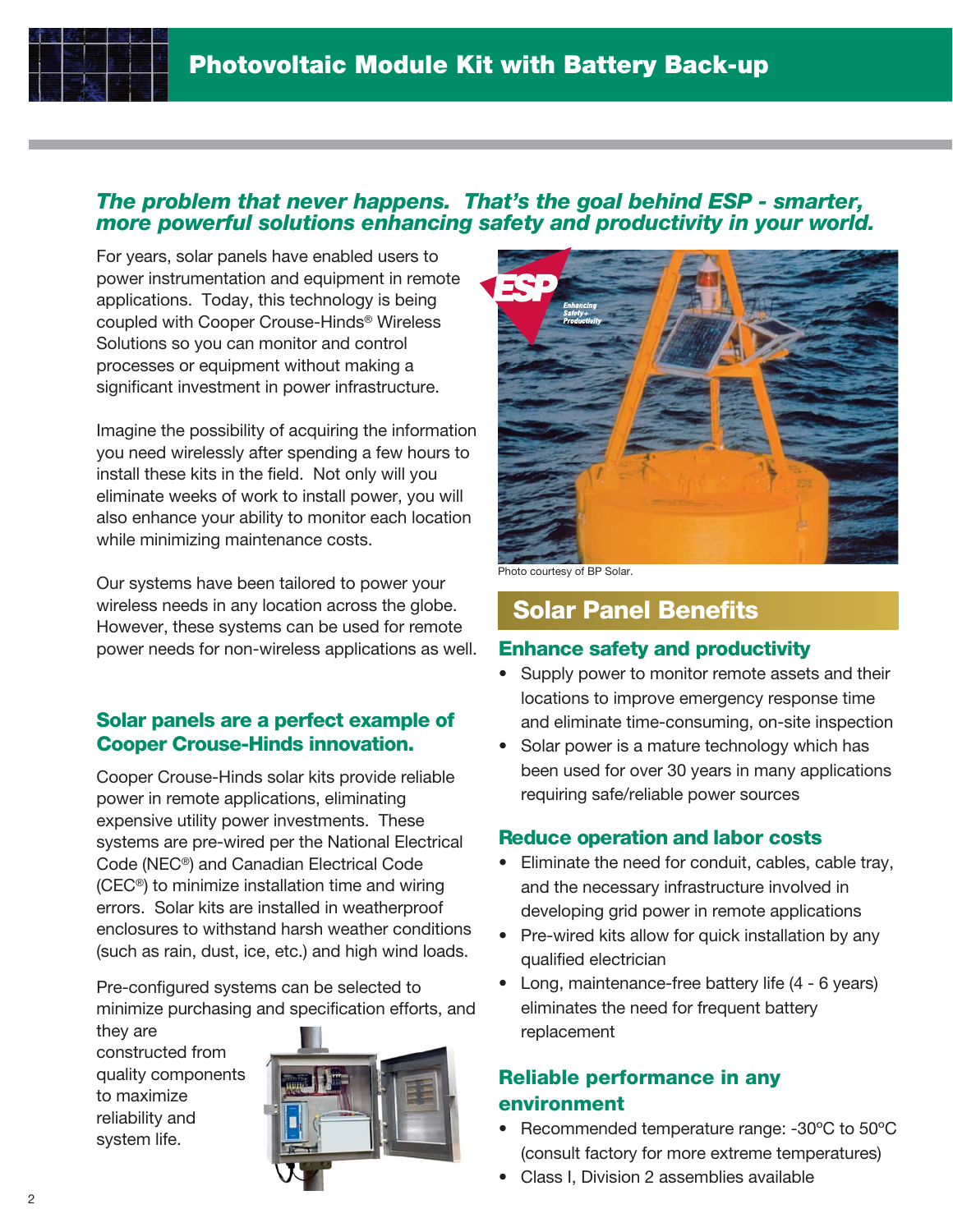

**Enhancing** Safety+<br>Productivity

## **Certifications & Compliances**

### **Solar Panel**

• FM Certified:

- Class I, Division 2, Groups A, B, C, D

### **Regulator**

- UL Listed:  $- 111 1604$
- FM Certified:
	- Class I, Division 2, Groups A, B, C, D
	- CSA 22.2 No. 213-M1987

### **Enclosure**

- UL Listed:
	- UL 508A, NEMA 3R (standard)
	- NEMA 4 and 4X options available

### **Circuit Protection**

- UL Listed:
	- UL 489, UL 1077
- FM Certified (for Div. 2 version): - Units < 10A: Class I, Division 2, Groups A, B, C, D, T6
	- Units ≥ 10A: Class I, Division 2, Groups A, B, C, D, T4A

### **Battery**

- UL Listed:
	- UL 1989

## **Applications**

- Installed with devices and equipment in remote locations (e.g. wireless radios), offering added flexibility for applications requiring DC power
- Especially well suited for sunny locations
- Obstruction lighting; instrumentation; cathodic protection; navigational aids; seismic monitoring; video surveillance; irrigation monitoring and control; telecommunications; tank and well level monitors; flow meters

## **Standard Materials**

- PV module (solar panel) clear anodized aluminum frame, potted or terminal-type junction box, high transmission 1 ⁄8" thick tempered glass front with white polyester back and EVA (ethylene vinyl acetate) encapsulant
- Enclosure aluminum NEMA 3R standard – painted sheet steel NEMA 4 (optional) – 316 stainless steel NEMA 4X (optional)

### **Electrical Ratings**

- 0-20A, 12VDC (consult factory for applications above 20A) (see Table 1 on page 6 for Amphours / day limitations for each system)
- Regulator prevents the battery from deep discharging by disconnecting the battery at 11.5V and re-connecting the battery at 12.5V

### **Dimensions and Weights**

Dimensions and weights are dependent on load requirements and duty cycles. Please consult factory for specific applications.

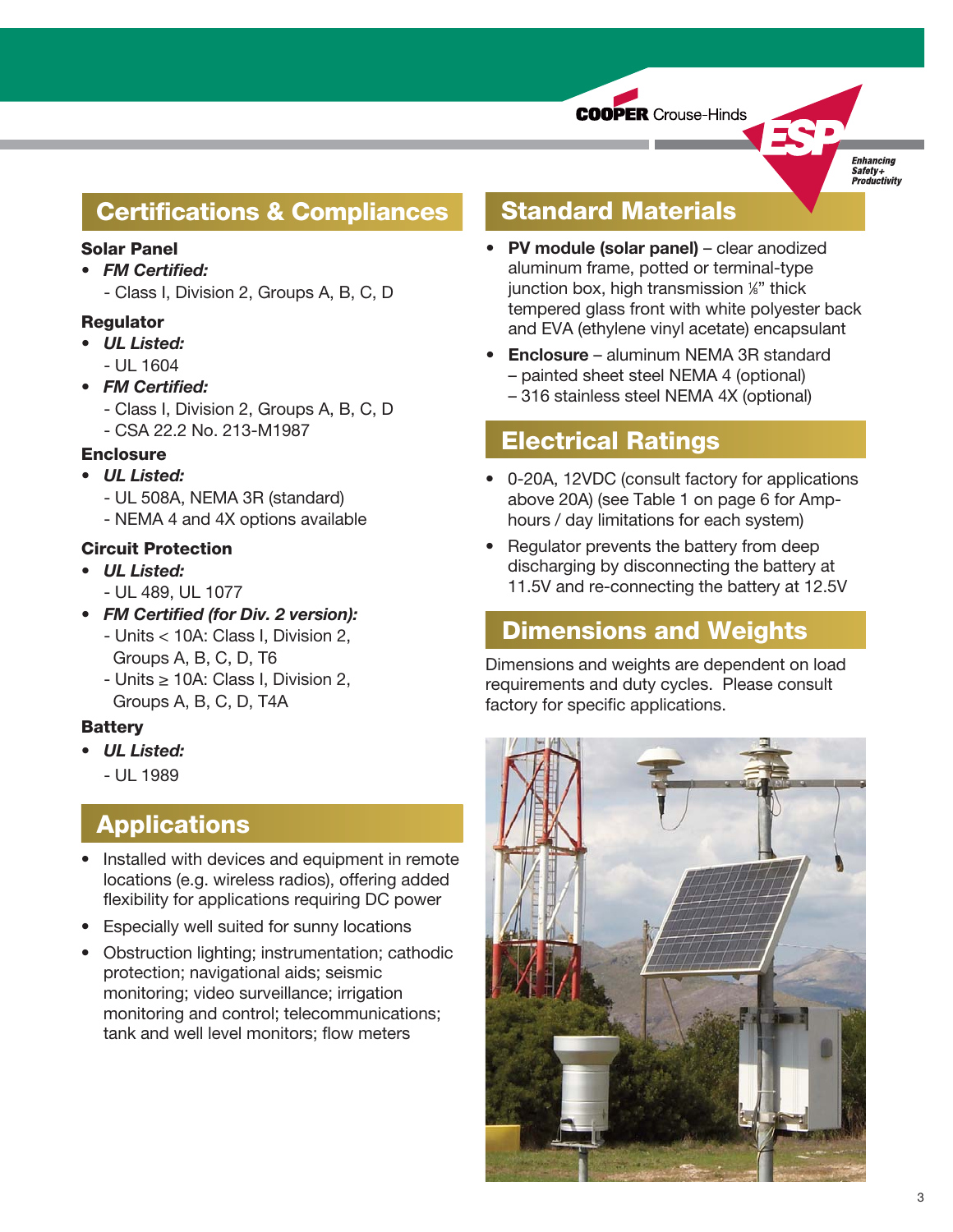

## **PV Module (Solar Panel)**

Cooper Crouse-Hinds solar panels are made of high efficiency polycrystalline silicon modules - durable materials capable of weathering any environment.



### **Features and benefits:**

- Multi-crystalline modules offer high efficiency
- Small footprint more compact than other solar technologies
- Fully encapsulated panel resists harsh weather conditions (hail, rain, wind, etc.)
- J-version junction box with terminal connection block accepts various conduit sizes, providing ease of installation
- 25 year expected life

## **Enclosure**

Cooper Crouse-Hinds enclosures are specifically designed to protect your solar kit components and equipment from the elements (wind, rain, snow, debris, etc.). These enclosures can be used with the Division 2



certified components listed in the brochure to meet the needs of Division 2 rated locations.

### **Features and benefits:**

- Corrosion resistant enclosures house all electrical components (battery/regulator/wiring), improve system reliability, and minimize maintenance
- Enclosures include mounting features, offering several different mounting options (poles, walls, or other structures)
- Enclosures have latches to ensure the door is sealed effectively and can be padlocked for tamper resistance

## **Circuit Protection**

These components will ensure the protection and integrity of your equipment in the field. FM approved circuit protectors are available for use in Division 2 hazardous applications.



### **Features and benefits**

- Compact DIN rail mounted design
- 100 Megaohm insulation resistance for complete protection of internal components
- Sound, proven, and reliable design
- Custom configuration offers flexibility to meet a wide variety of needs

## **Regulator**

Regulators\* manage your power requirements even in the harshest conditions. Regulators are used to channel the



sun's energy into your equipment when energy is needed, or to charge the battery when energy is not required.

### **Features and benefits:**

- Efficient and reliable solid state components
- Adjustable duty cycle for improved control
- Robust design rated for 25% overloads
- Encapsulated in epoxy potting for superior corrosion resistance
- Marine rated terminals/anodized case provides corrosion resistance
- Temperature compensation provides reliable power supply at extreme temperatures
- Green charging/red low voltage disconnect (LVD) indicators help expedite troubleshooting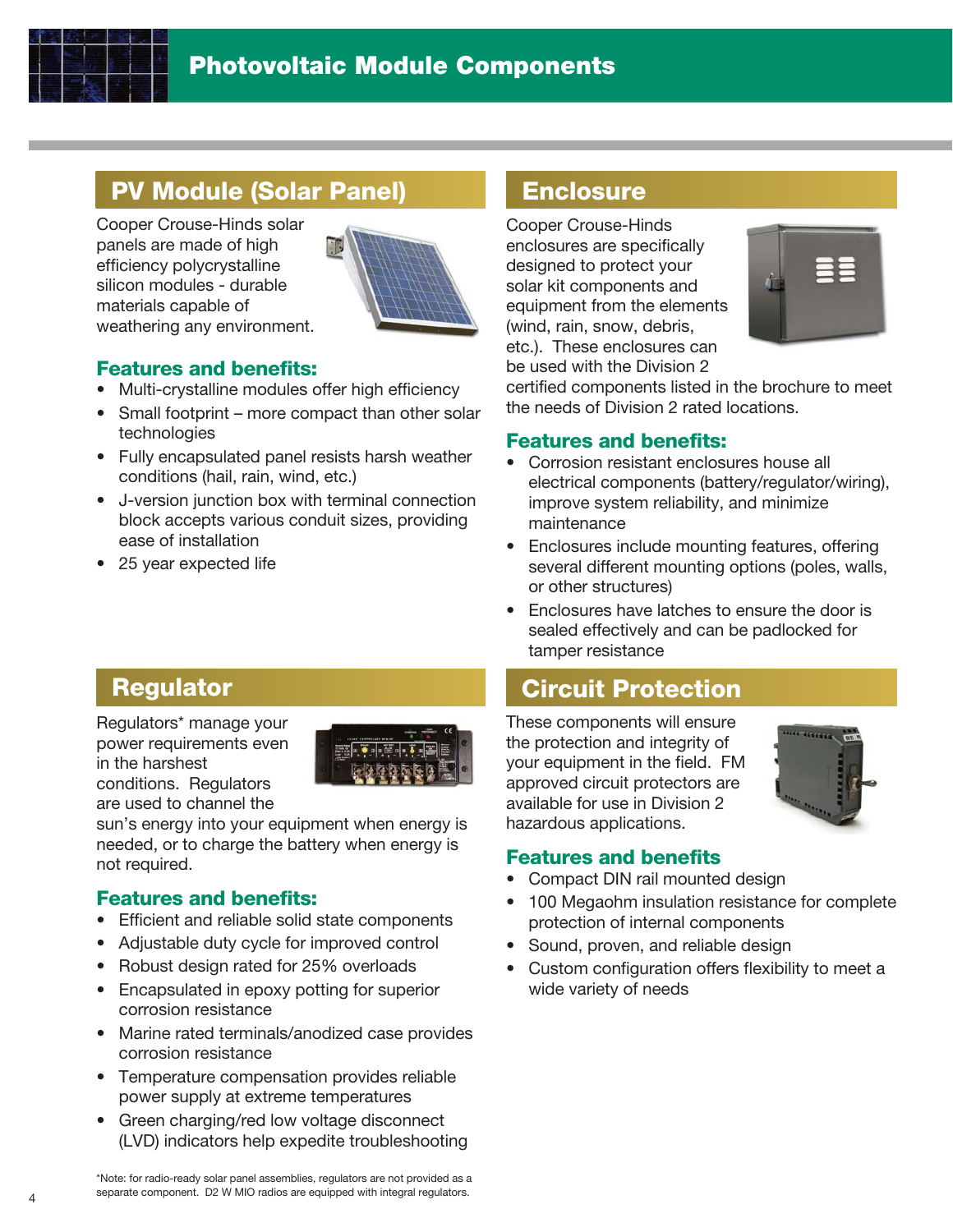**COOPER** Crouse-Hinds

**Enhancing** 'ety +<br>|<mark>ductivity</mark>

## **Battery**

Cooper Crouse-Hinds batteries supply the load when sunlight decreases at night. Each system can be designed to provide as many days of back-up power that your application requires. Batteries have been selected to support the repeated loading and unloading cycles encountered in solar power systems.



### **Features and benefits:**

- Battery is designed for maintenance-free deep cycling solar applications
- Low stand loss minimizes deterioration between transport and storage
- Tank formed plates ensure that cells have equal voltages
- Non-spillable ICAO, IATA, and DOT ratings ensure safe transport without the need for special containers
- Wireless radio can detect and send a low battery status



## **Ordering Information Example (see next page for pre-configured kits)**

|                                                                                                                                                                                                                                                                                                                                                          | <b>SOL</b> | <b>30W</b> | 12V | 48 | <b>NR</b> | 3R |  |
|----------------------------------------------------------------------------------------------------------------------------------------------------------------------------------------------------------------------------------------------------------------------------------------------------------------------------------------------------------|------------|------------|-----|----|-----------|----|--|
| 1. Solar - $SOL$ -                                                                                                                                                                                                                                                                                                                                       |            |            |     |    |           |    |  |
| 2. Panel Size:<br><b>5W</b> (5 Watt Photovoltaic Module)<br>20W (20 Watt Photovoltaic Module)<br>30W (30 Watt Photovoltaic Module) -<br>40W (40 Watt Photovoltaic Module)<br>50W (50 Watt Photovoltaic Module)<br>65W (65 Watt Photovoltaic Module)<br>75W (75 Watt Photovoltaic Module)<br>80W (80 Watt Photovoltaic Module)                            |            |            |     |    |           |    |  |
| 3. Battery:<br>12V (12 Volt Gelled Electrolyte Battery) ——————                                                                                                                                                                                                                                                                                           |            |            |     |    |           |    |  |
| 4. Battery Storage Capacity Rating:<br>7 (7.2 Amp-hour Rated Battery at c/100 hr rate to 1.75 VPC)<br>36 (36 Amp-hour Rated Battery c/100 hr rate to 1.75 VPC)<br>48 (48 Amp-hour Rated Battery c/100 hr rate to 1.75 VPC) —————<br>70 (70 Amp-hour Rated Battery c/100 hr rate to 1.75 VPC)<br>99 (99 Amp-hour Rated Battery c/100 hr rate to 1.75 VPC) |            |            |     |    |           |    |  |
| 5. Regulator:<br><b>WR</b> (with Regulator)<br><b>NR</b> (without Regulator) (Regulator not reguired for solar panels rated 30 Watts<br>or less to power D2 W MIO radios only). Radio performs requiator function. ——————                                                                                                                                |            |            |     |    |           |    |  |
| 6. Enclosure Type:<br>3R (NEMA 3R Enclosure**) -                                                                                                                                                                                                                                                                                                         |            |            |     |    |           |    |  |
| 7. Circuit Protector:<br><b>Blank</b> (Circuit Breakers Suitable for Ordinary Locations)<br>2 (Division 2 Circuit Protector) -                                                                                                                                                                                                                           |            |            |     |    |           |    |  |

\*\*Enclosures suitable for other environments available upon request. Surge protection also available upon request.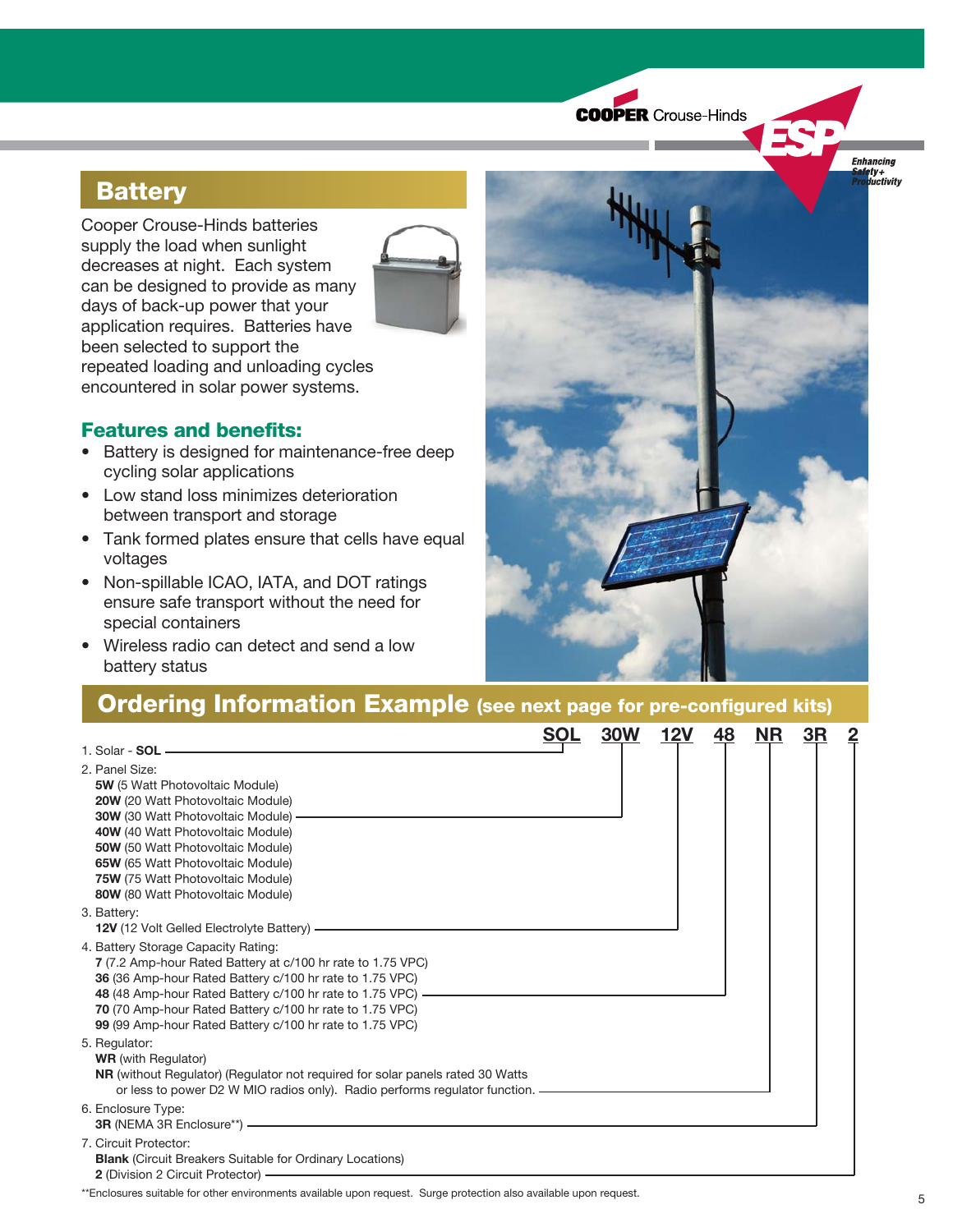

## **Selecting a System**

Determine the installation location, the load you wish to supply, and its duty cycle (what percentage of the time you wish to apply the load) following the three simple steps below:

- 1) Use the map on page 7 (see Figure 1) to select the equivalent sun hours in your area.
- 2) Determine the load requirements for your application in Amp-hours / day. For wireless applications, determine the power of your device in amps (Cooper Crouse-Hinds wireless radio power consumption can be determined using the steps found on the following website): http://www.crouse-hinds.com/wirelessIO/Calculator/Files/CCHSolarCalc.xls
	- Determine the duty cycle (i.e. 100% for continuous vs. 50% for 12 hours per day) of your load.
	- Adjust for a 1.2 Service Factor to account load requirement variability.
- 3) Select the solar kit capable of meeting or exceeding the load requirements (in Amp-hours / day) for your application. Please consult factory for higher load requirements.

### Amp-Hours / Day Calculation:

### Load requirement (Amp-hours / day) = (amps of device x duty cycle x Service Factor) x 24 hours / day

#### Example:

16.5 mA device, continuous duty cycle, temperature =  $10^{\circ}C$  (50 $^{\circ}F$ ) Load requirement =  $(16.5 \text{ mA} \times 100\% \times 1.2) \times 24$  hours / day = 475 mA-hr / day Load requirement =  $0.475$  Amp-hours / day

## **Pre-configured Solar Kits - Ordering Information**

Please consult factory for higher load requirements

|                           | <b>Equivalent Sun Hours</b> |                         |              |              |              |  |  |  |  |
|---------------------------|-----------------------------|-------------------------|--------------|--------------|--------------|--|--|--|--|
| <b>Solar Kit Cat. No.</b> | $\overline{2}$              | $\overline{\mathbf{3}}$ | 4            | 5            | 6            |  |  |  |  |
| SOL 5W 12V 7 WR 3R        | 0.54/10.30                  | 0.81 / 6.90             | 1.08 / 5.18  | 1.35/4.10    | 1.62 / 3.40  |  |  |  |  |
| SOL 20W 12V 36 NR 3R*     | 2.38 / 12.10                | 3.57 / 8.10             | 4.76/6.10    | 5.95/4.80    | 7.14/4.10    |  |  |  |  |
| SOL 20W 12V 48 NR 3R*     | 2.38 / 16.10                | 3.57/10.80              | 4.76/8.10    | 5.95/6.50    | 7.14/5.40    |  |  |  |  |
| SOL 30W 12V 36 NR 3R*     | 3.56 / 8.10                 | 5.34 / 5.40             | 7.12/4.10    | 8.90 / 3.30  | 10.68 / 2.70 |  |  |  |  |
| SOL 30W 12V 48 NR 3R*     | 3.56/10.80                  | 5.34 / 7.20             | 7.12/5.40    | 8.90 / 4.30  | 10.68 / 3.50 |  |  |  |  |
| SOL 30W 12V 70 NR 3R*     | 3.56/15.70                  | 5.34 / 10.50            | 7.12 / 7.80  | 8.90 / 6.30  | 10.68 / 5.20 |  |  |  |  |
| SOL 40W 12V 36 WR 3R      | 4.60 / 6.30                 | 6.90 / 4.20             | 9.20 / 3.10  | 11.50 / 2.50 | 13.8 / 2.00  |  |  |  |  |
| SOL 40W 12V 48 WR 3R      | 4.60 / 8.30                 | 6.90 / 5.60             | 9.20 / 4.20  | 11.50 / 3.40 | 13.80 / 2.80 |  |  |  |  |
| SOL 40W 12V 70 WR 3R      | 4.60 / 12.20                | 6.90 / 8.10             | 9.20 / 6.00  | 11.50 / 4.80 | 13.80 / 4.00 |  |  |  |  |
| SOL 50W 12V 48 WR 3R      | 5.80 / 6.60                 | 8.70 / 4.40             | 11.60 / 3.30 | 14.50 / 2.60 | 17.40 / 2.20 |  |  |  |  |
| SOL 50W 12V 70 WR 3R      | 5.80 / 9.60                 | 8.70 / 6.40             | 11.60 / 4.80 | 14.50 / 3.80 | 17.40 / 3.20 |  |  |  |  |
| SOL 65W 12V 48 WR 3R      | 7.38 / 5.20                 | 11.07 / 3.30            | 14.76 / 2.60 | 18.45 / 2.00 | 22.14/1.70   |  |  |  |  |
| SOL 75W 12V 70 WR 3R      | 8.60 / 6.50                 | 12.90 / 4.30            | 17.20 / 3.30 | 21.50 / 2.60 | 25.80 / 2.10 |  |  |  |  |
| SOL 80W 12V 99 WR 3R      | 9.00 / 8.80                 | 13.50 / 5.90            | 18.00 / 4.40 | 22.50 / 3.50 | 27.0 / 2.90  |  |  |  |  |

\*Note: regulators not included. Solar kit is intended for use with D2 W MIO radio which has a built-in regulator suitable for ≤30W solar panels and for batteries up to 100 Ahr. Please consult factory for custom designs, or for applications involving other types of equipment (additional Amp-hours / day production, additional days of autonomy, etc.).

KEY



Days of autonomy of the solar kit (days the battery can provide power to specified load)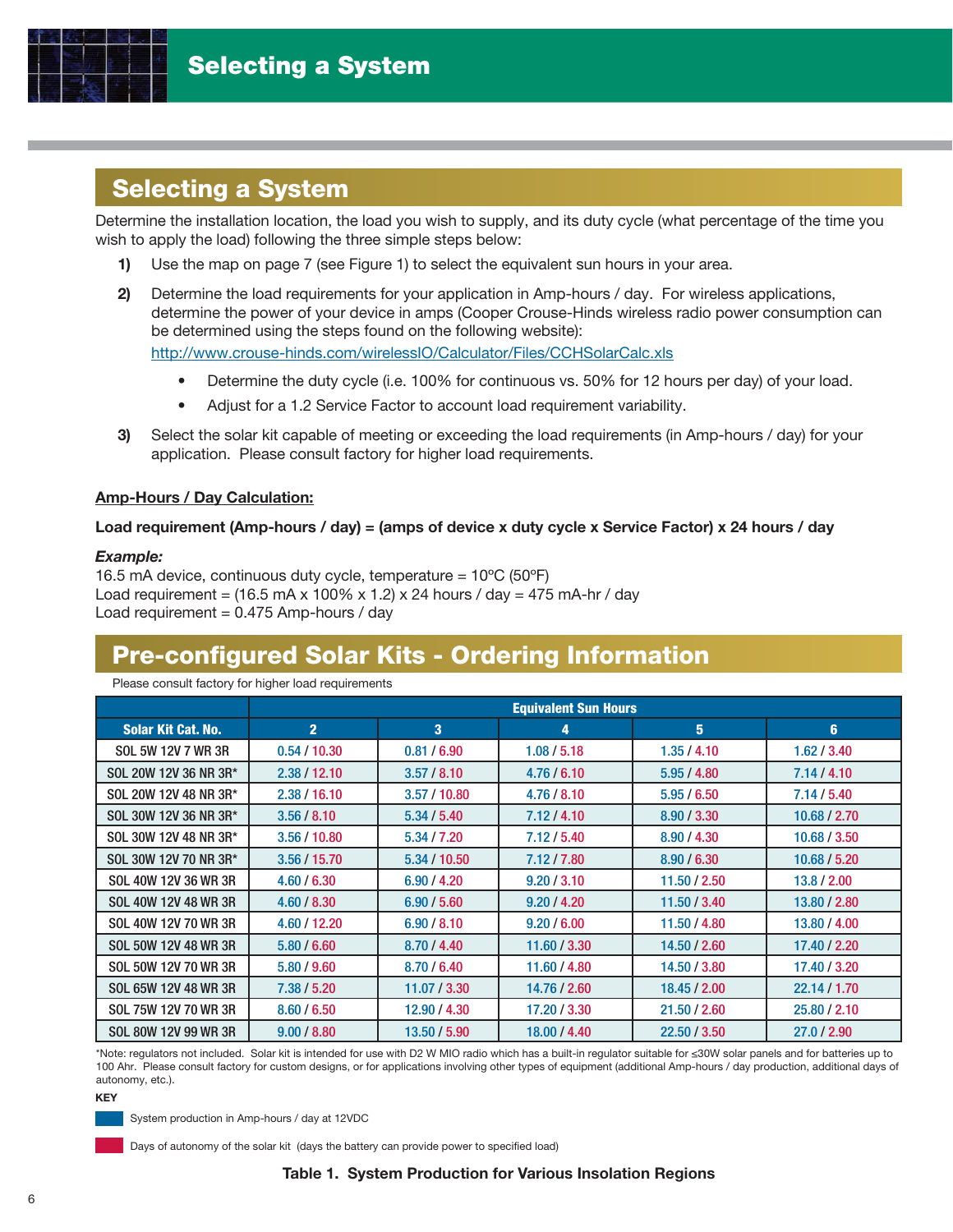

Insolation map courtesy of BP Solar.

\*\*Please consult Cooper Crouse-Hinds for insolation maps of additional continents.